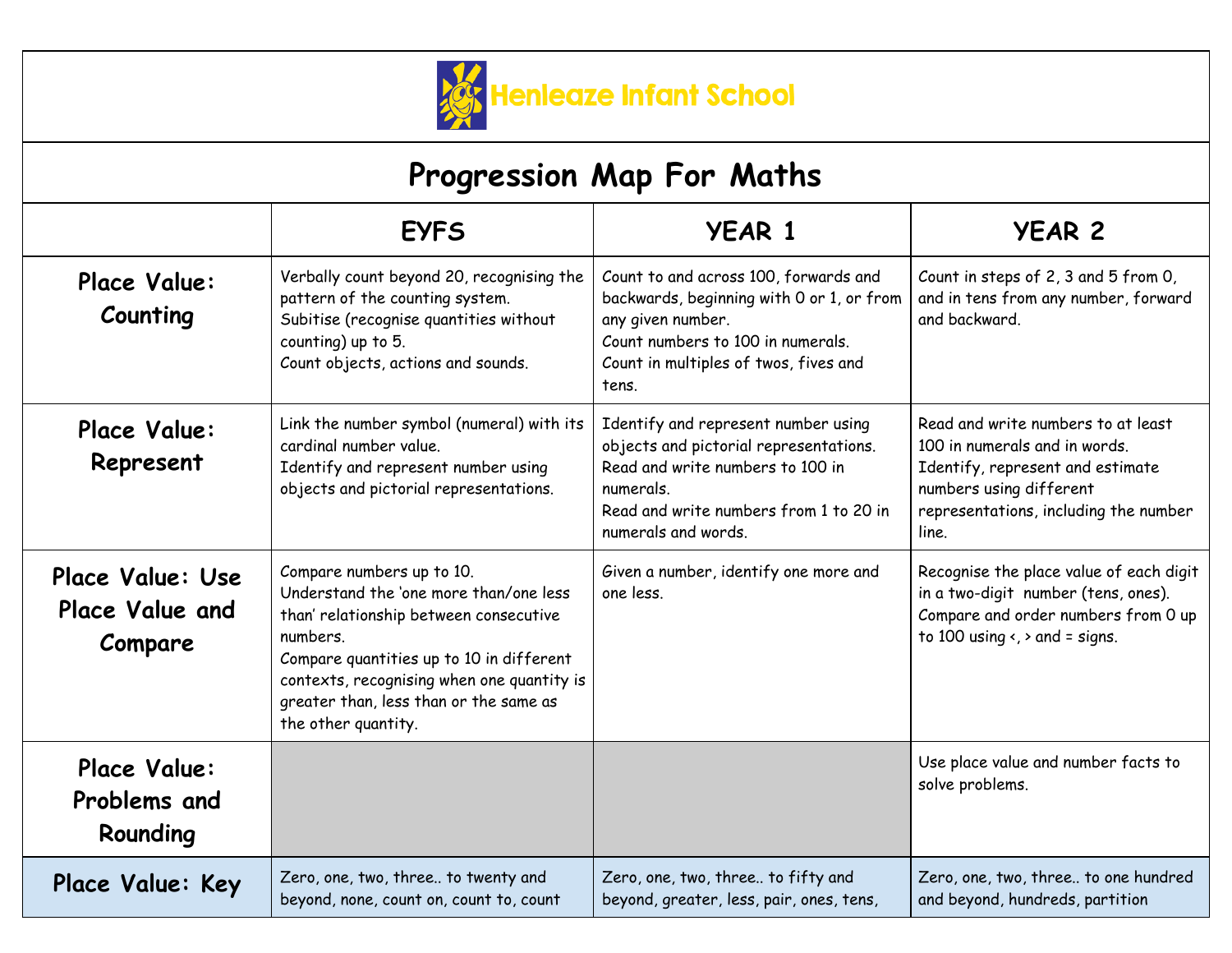| Vocabulary                                                       | from, count down, before, after, more,<br>less, many, few, fewer, fewest, small,<br>smaller, smallest, equal to, the same as,<br>digit, odd, even, numeral, compare, order,<br>represent                                                                                                      | above, below                                                                                                                                                                                           |                                                                                                                                                                                                                                                                                                                                                                                                                         |
|------------------------------------------------------------------|-----------------------------------------------------------------------------------------------------------------------------------------------------------------------------------------------------------------------------------------------------------------------------------------------|--------------------------------------------------------------------------------------------------------------------------------------------------------------------------------------------------------|-------------------------------------------------------------------------------------------------------------------------------------------------------------------------------------------------------------------------------------------------------------------------------------------------------------------------------------------------------------------------------------------------------------------------|
| <b>Addition and</b><br>Subtraction:<br>Recall, Represent,<br>Use | Have a deep understanding of numbers to<br>10, including the composition of each<br>number.<br>Automatically recall (without reference<br>to rhymes, counting or other aids) number<br>bonds up to 5 (including subtraction<br>facts) and some number bonds to 10,<br>including double facts. | Read, write and interpret mathematical<br>statements involving addition (+) and<br>subtraction (-) and equals (=) signs.<br>Represent and use number bonds and<br>related subtraction facts within 20. | Recall and use addition and<br>subtraction facts to 20 fluently, and<br>drive and use related facts up to 100.<br>Show that addition of two numbers<br>can be done in any order<br>(commutative) and subtraction of one<br>number from another cannot.<br>Recognise and use the inverse<br>relationship between addition and<br>subtraction and use this to check<br>calculations and solve missing number<br>problems. |
| <b>Addition and</b><br>Subtraction:<br><b>Calculations</b>       | Have a deep understanding of numbers to<br>10, including the composition of each<br>number.                                                                                                                                                                                                   | Add and subtract one-digit and two-digit<br>numbers to 20, including 0.                                                                                                                                | Add and subtract numbers using<br>concrete objects, pictorial<br>representation and mentally, including:<br>A two-digit number and ones<br>A two-digit number and tens<br>Two two-digit numbers<br>Adding three one-digit<br>numbers                                                                                                                                                                                    |
| <b>Addition and</b><br><b>Subtraction: Solve</b><br>Problems     | Solve one-step problems that involve<br>addition and subtraction, using concrete<br>objects.                                                                                                                                                                                                  | Solve one-step problems that involve<br>addition and subtraction, using concrete<br>objects and pictorial representations and<br>missing number problems such as $7 = -$<br>9.                         | Solve problems with addition and<br>subtraction:<br>Using concrete objects and<br>$\bullet$<br>pictorial representations,<br>including those involving<br>numbers, quantities and<br>measures<br>Applying their increasing<br>knowledge of mental and<br>written methods                                                                                                                                                |
| <b>Addition and</b>                                              | Parts and wholes, plus, add, altogether,<br>equals, number sentence, more, make,                                                                                                                                                                                                              | Difference between                                                                                                                                                                                     | Commutative, inverse                                                                                                                                                                                                                                                                                                                                                                                                    |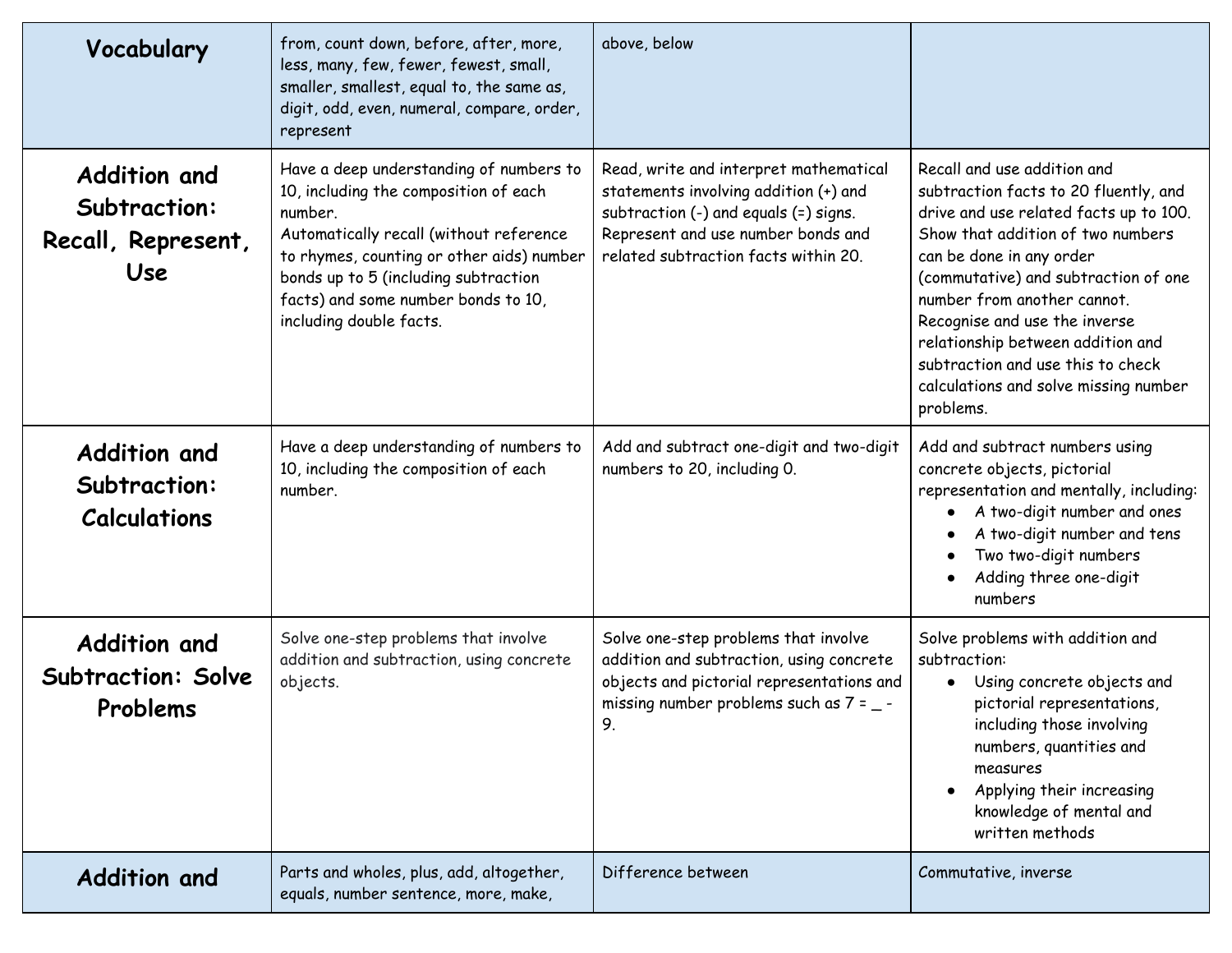| Subtraction: Key<br>Vocabulary                                | sum, total, altogether, subtract, take<br>away, less than, the difference, subtract,<br>minus, fewer, decrease, equals, same,<br>double, half, number sentence, number<br>bonds |                                                                                                                                                                                                                       |                                                                                                                                                                                                                                                                                                                                                                                            |
|---------------------------------------------------------------|---------------------------------------------------------------------------------------------------------------------------------------------------------------------------------|-----------------------------------------------------------------------------------------------------------------------------------------------------------------------------------------------------------------------|--------------------------------------------------------------------------------------------------------------------------------------------------------------------------------------------------------------------------------------------------------------------------------------------------------------------------------------------------------------------------------------------|
| Multiplication and<br>Division: Recall,<br>Represent, Use     | Explore and represent patterns within<br>numbers up to 10, including evens and<br>odds, double facts and how quantities can<br>be distributed equally.                          | Count in multiples of twos, fives and<br>tens.<br>Recall and use multiplication and division<br>facts for the 2 and 10 multiplication<br>tables.                                                                      | Count in steps of 2, 3 and 5 from 0,<br>and in tens from any number, forward<br>and backward.<br>Recall and use multiplication and<br>division facts for the 2, 5 and 10<br>multiplication tables, including<br>recognising odd and even numbers.<br>Show that multiplication of two<br>numbers can be done in any order<br>(commutative) and division of one<br>number by another cannot. |
| <b>Multiplication and</b><br>Division:<br><b>Calculations</b> |                                                                                                                                                                                 |                                                                                                                                                                                                                       | Calculate mathematical statements<br>for multiplication and division within<br>the multiplication tables and write<br>them using the multiplication $(x)$ ,<br>division $(\div)$ and equals $(=)$ signs.                                                                                                                                                                                   |
| <b>Multiplication and</b><br>Division: Solve<br>Problems      | Solve simple one-step problems involving<br>multiplication and division, by calculating<br>the answer using concrete objects.                                                   | Solve one-step problems involving<br>multiplication and division, by calculating<br>the answer using concrete objects,<br>pictorial representation and arrays with<br>the support of the teacher.                     | Solve problems involving multiplication<br>and division, using materials, arrays,<br>repeated addition, mental methods,<br>multiplication and division facts,<br>including problems in contexts.                                                                                                                                                                                           |
| <b>Multiplication and</b><br>Division: Key<br>Vocabulary      | Double, times, multiplied by, the product<br>of, groups of, equal, lots of, equal groups,<br>share, group, divide, divided by, half, odd,<br>even, half, pairs                  | Once, twice, three times, four times,<br>five times etc, count in, twos, fives, tens,<br>multiple of, multiply, multiply by,<br>repeated addition, array, row, column,<br>group in twos, threes, etc, left, left over |                                                                                                                                                                                                                                                                                                                                                                                            |
| <b>Fractions: Recognise</b><br>and Write                      |                                                                                                                                                                                 | Recognise, find and name a half as one of<br>two equal parts of an object, shape or<br>quantity.<br>Recognise, find and name a quarter as<br>one of four equal parts of an object,                                    | Recognise, find, name and write<br>fractions $\frac{1}{4}$ 2/4 and $\frac{3}{4}$ of a length,<br>shape, set of objects or quantity.                                                                                                                                                                                                                                                        |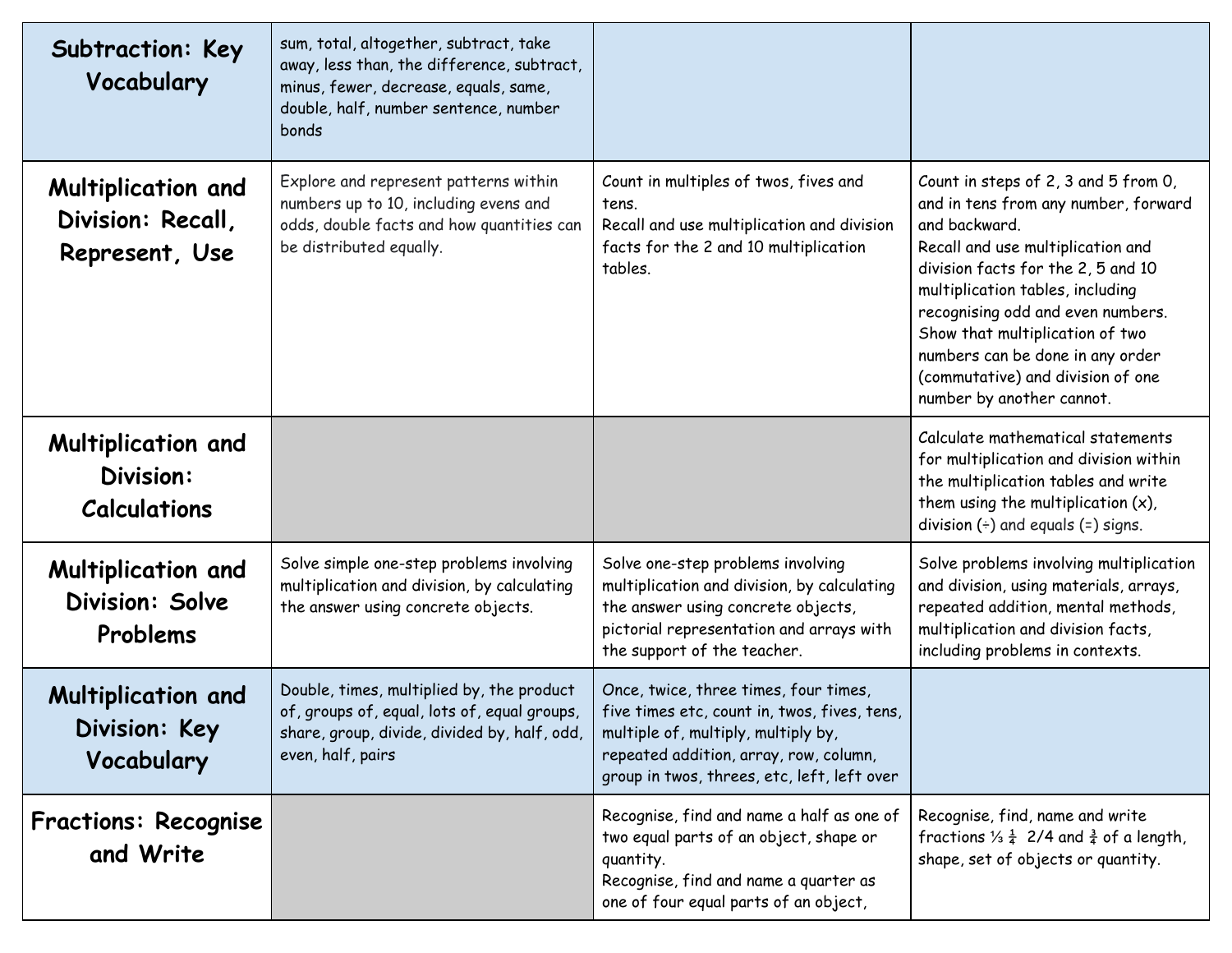|                                          |                                      | shape or quantity.                                                                                                                                                                                                                                                                                                                                                                                                                                                                                                                                |                                                                                                                                                                                                                                                                                                                                                                                                                   |
|------------------------------------------|--------------------------------------|---------------------------------------------------------------------------------------------------------------------------------------------------------------------------------------------------------------------------------------------------------------------------------------------------------------------------------------------------------------------------------------------------------------------------------------------------------------------------------------------------------------------------------------------------|-------------------------------------------------------------------------------------------------------------------------------------------------------------------------------------------------------------------------------------------------------------------------------------------------------------------------------------------------------------------------------------------------------------------|
| <b>Fractions: Compare</b>                |                                      |                                                                                                                                                                                                                                                                                                                                                                                                                                                                                                                                                   | Recognise the equivalence of 2/4 and<br>$\frac{1}{2}$ .                                                                                                                                                                                                                                                                                                                                                           |
| <b>Fractions:</b><br><b>Calculations</b> |                                      |                                                                                                                                                                                                                                                                                                                                                                                                                                                                                                                                                   | Write simple fractions, for example, $\frac{1}{2}$<br>of $6 = 3$ .                                                                                                                                                                                                                                                                                                                                                |
| <b>Fractions: Key</b><br>Vocabulary      | Double, half, halves whole, equal    | Equal parts, quarter                                                                                                                                                                                                                                                                                                                                                                                                                                                                                                                              | Third, equivalence, equivalent                                                                                                                                                                                                                                                                                                                                                                                    |
| <b>Measurement: Using</b><br>Measure     | Compare length, weight and capacity. | Compare, describe and solve practical<br>problems for:<br>Lengths and heights (for<br>example; long/short,<br>longer/shorter, tall/short,<br>double/half)<br>Mass/weight (for example;<br>heavy/light, heavier than, lighter<br>than)<br>Capacity and volume (for<br>example; full/empty, more than,<br>less than, half, full, quarter)<br>Time (for example; quicker,<br>clower, earlier, later)<br>Measure and begin to record the<br>following:<br>Lengths and heights<br>Mass/weight<br>Capacity and volume<br>Time (hours, minutes, seconds) | Choose and use appropriate standard<br>units to estimate and measure<br>length/height in any direction (cm/m);<br>mass (kg, g); temperature ( $^{\circ}C$ );<br>capacity (litres/millilitres) to the<br>nearest appropriate unit, using rulers,<br>scales, thermometers and measuring<br>vessels.<br>Compare and order lengths, mass,<br>volume/capacity and record the<br>results using $\leftrightarrow$ and =. |
| <b>Measurement:</b><br>Money             |                                      | Recognise and know the value of<br>different denominations of coins and<br>notes.                                                                                                                                                                                                                                                                                                                                                                                                                                                                 | Recognise and use symbols for pounds<br>(£) and pence (p); combine amount to<br>make a particular value.<br>Find different combinations of coins<br>that equal the same amounts of money.<br>Solve simple problems in a practical                                                                                                                                                                                 |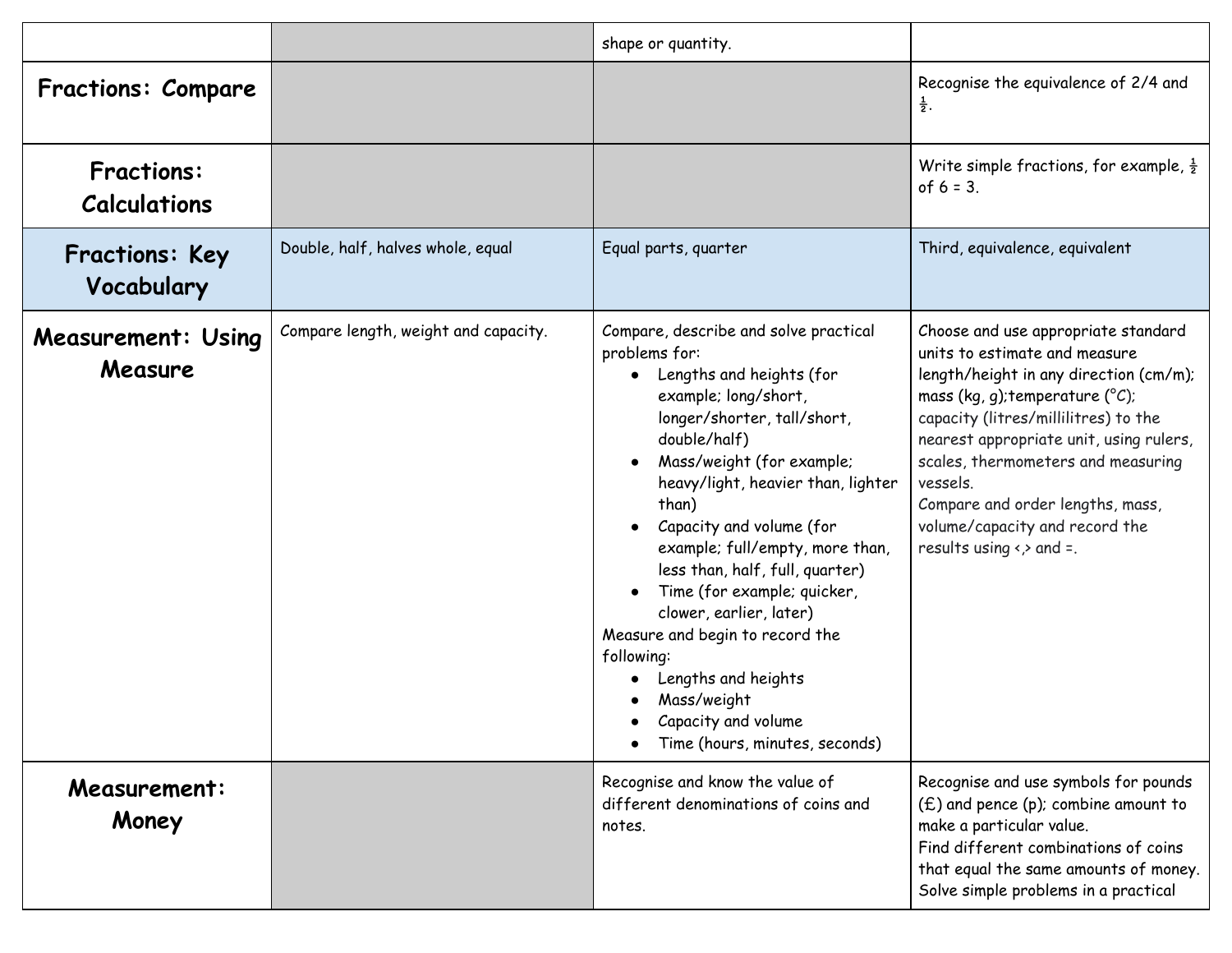|                                |                                                                                                                                                                                                                                                                                                                                                                                                                                                                                                                                                                                                                                                                                                                                |                                                                                                                                                                                                                                                                                                                                                                                                                                                                                                                                                                            | context involving addition and<br>subtraction of money of the same unit,<br>including giving change.                                                                                                                                                                     |
|--------------------------------|--------------------------------------------------------------------------------------------------------------------------------------------------------------------------------------------------------------------------------------------------------------------------------------------------------------------------------------------------------------------------------------------------------------------------------------------------------------------------------------------------------------------------------------------------------------------------------------------------------------------------------------------------------------------------------------------------------------------------------|----------------------------------------------------------------------------------------------------------------------------------------------------------------------------------------------------------------------------------------------------------------------------------------------------------------------------------------------------------------------------------------------------------------------------------------------------------------------------------------------------------------------------------------------------------------------------|--------------------------------------------------------------------------------------------------------------------------------------------------------------------------------------------------------------------------------------------------------------------------|
| <b>Measurement: Time</b>       | Sequence events in chronological order.<br>Recognise and use language relating to<br>dates, including days of the week and<br>months.                                                                                                                                                                                                                                                                                                                                                                                                                                                                                                                                                                                          | Sequence events in chronological order<br>using language (for example, before and<br>after, next, first, today, yesterday,<br>tomorrow, morning, afternoon and<br>evening).<br>Recognise and use language relating to<br>dates, including days of the week, weeks,<br>months and years.<br>Tell the time to the hour and half past<br>the hour and draw the hands on a clock<br>face to show these times.                                                                                                                                                                  | Compare and sequence intervals of<br>time.<br>Tell and write the time to five<br>minutes, including quarter past/to the<br>hour and draw the hands on a clock<br>face to show these times.<br>Know the number of minutes in an hour<br>and the number of hours in a day. |
| Measurement: Key<br>Vocabulary | Full, half, empty, weigh, weighs, balance,<br>heavy, heavier, heaviest, light, lighter,<br>lightest, scales, time Monday, Tuesday,<br>Wednesday, Thursday, Friday, Saturday,<br>Sunday, January, February, March, April,<br>May, June, July, August, September,<br>October, November, December, Spring,<br>Summer, Autumn, Winter, days, week,<br>month, year, weekend, morning,<br>afternoon, evening, night, today,<br>yesterday, tomorrow, before, after, next,<br>last, quickest, fastest, slowest, clock,<br>estimate, length, height, longer, longest,<br>shorter, shortest, taller, tallest, higher,<br>highest, money, coin, penny, pence, pound,<br>price, cost, buy, sell, spend, spent, pay,<br>change, cost, total | Midnight, now, soon, early, late, quick,<br>quicker, quickly, fast, slow, slower, old,<br>older, oldest, new, newer, newest, takes<br>longer, takes less time, hour, o'clock, half<br>past, watch, hands, always, never, often,<br>sometimes, usually, once, twice etc, first,<br>second, third etc, close to, about the<br>same as, over, under, enough, not enough,<br>width, depth, long, short, tall, high, low,<br>wide, narrow, deep, shallow, thick, thin,<br>far, near, close, metre, ruler, metre<br>stick, costs more, costs less, cheaper,<br>costs the same as | Quarter past, quarter to, meters,<br>kilometers, grams, kilograms, millilitre,<br>litre                                                                                                                                                                                  |
| Geometry: 2D<br><b>Shapes</b>  | Compose and decompose 2D shapes so<br>that children recognise a shape can have<br>other shapes within it, just as numbers<br>can.<br>Select, rotate and manipulate 2D shapes<br>to develop spatial reasoning skills.                                                                                                                                                                                                                                                                                                                                                                                                                                                                                                           | Recognise and name common 2D shapes<br>(for example, rectangles, squares, circles<br>and triangles).                                                                                                                                                                                                                                                                                                                                                                                                                                                                       | Identify and describe the properties<br>of 2D shapes, including the number of<br>sides and line of symmetry in a<br>vertical line.<br>Identify 2D shapes on the surface of<br>3D shapes (for example, a circle on a<br>cylinder and a triangle on a pyramid).            |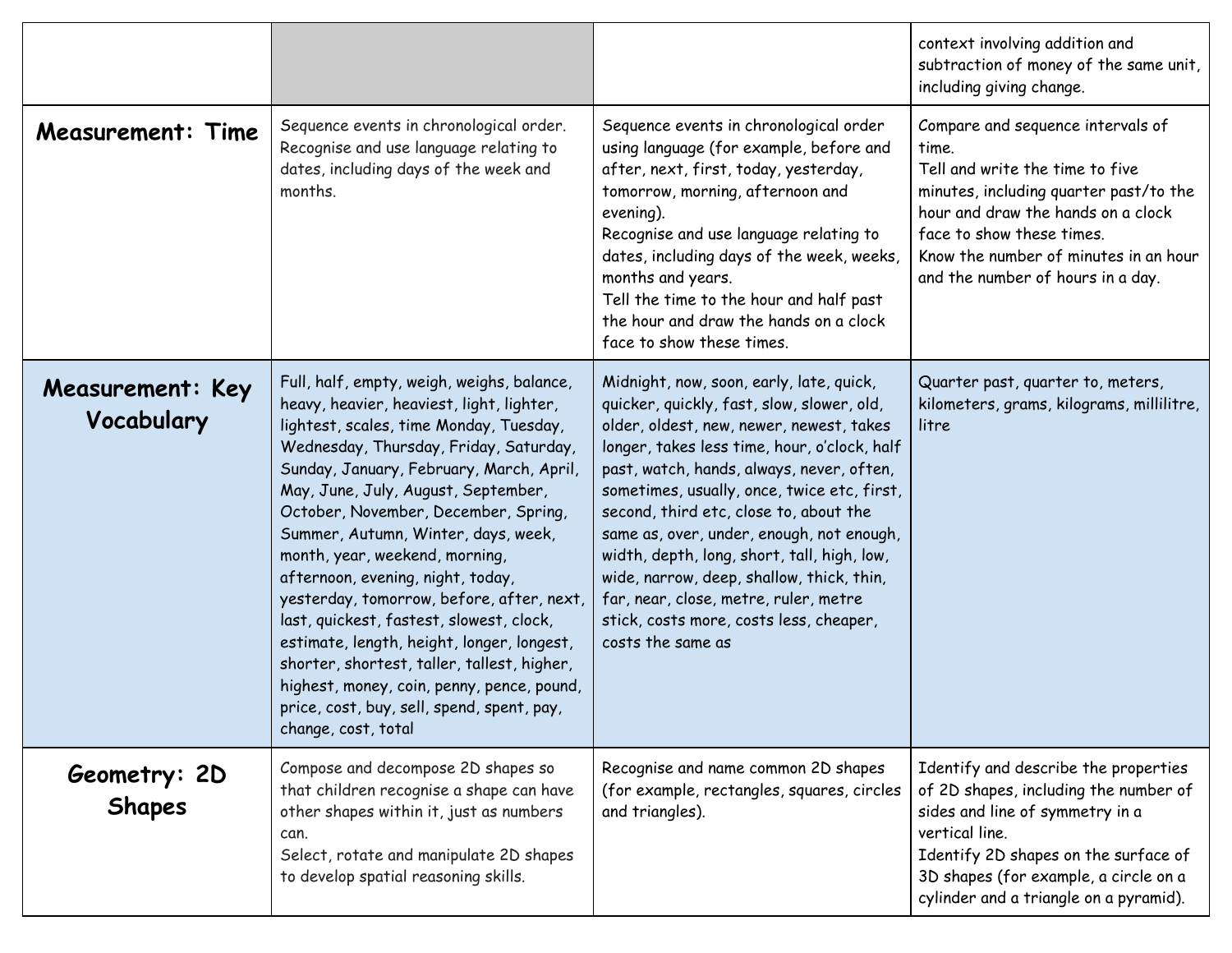|                                             |                                                                                                                                                                                                                                                                                                                                                                                                                                                                                                                            |                                                                                                                                        | Compare and sort common 2D shapes<br>and everyday objects.                                                                                                                                                                                                                                                                                                                          |
|---------------------------------------------|----------------------------------------------------------------------------------------------------------------------------------------------------------------------------------------------------------------------------------------------------------------------------------------------------------------------------------------------------------------------------------------------------------------------------------------------------------------------------------------------------------------------------|----------------------------------------------------------------------------------------------------------------------------------------|-------------------------------------------------------------------------------------------------------------------------------------------------------------------------------------------------------------------------------------------------------------------------------------------------------------------------------------------------------------------------------------|
| Geometry: 3D<br><b>Shapes</b>               | Compose and decompose 3D shapes so<br>that children recognise a shape can have<br>other shapes within it, just as numbers<br>can.<br>Select, rotate and manipulate 3D shapes<br>to develop spatial reasoning skills.                                                                                                                                                                                                                                                                                                       | Recognise and name common 3D shapes<br>(for example, cuboids, cubes, pyramids<br>and spheres).                                         | Recognise and name common 3d shapes<br>(for example, cuboids, cubes, pyramids<br>and spheres).<br>Compare and sort common 3D shapes<br>and everyday objects.                                                                                                                                                                                                                        |
| <b>Geometry: Position</b><br>and Direction  |                                                                                                                                                                                                                                                                                                                                                                                                                                                                                                                            | Describe position, direction and<br>movement, including whole, half, quarter<br>and three-quarter turns.                               | Order and arrange combination of<br>mathematical objects in patterns and<br>sequences.<br>Use mathematical vocabulary to<br>describe position, direction and<br>movement, including movement in a<br>straight line and distinguishing<br>between rotation as a turn and in<br>terms of right angles for quarter, half<br>and three-quarter turns (clockwise<br>and anti-clockwise). |
| Geometry: Key<br>Vocabulary                 | Over, under, underneath, above, below,<br>top, bottom, side, on, in, outside, inside, in<br>front, behind, front, back, before, after<br>beside, next to, middle, up, down,<br>forwards, backwards, sideways, close,<br>far, through, towards, away from, side,<br>roll, turn, cube, cuboid, square based<br>pyramid, triangular based pyramid,<br>sphere, cone, cylinder, circle, triangle,<br>square, rectangle, oval, hexagon, octagon,<br>pentagon, shape, flat, curved, straight,<br>round, solid, corner, face, side | Position, around, opposite, apart,<br>between, edge, centre, direction,<br>journey, left, right, near, along, whole<br>turn, half turn | Rotation, clockwise, anticlockwise,<br>straight line, ninety degree turn, right<br>angle, size, bigger, larger, smaller,<br>symmetrical, line of symmetry, fold,<br>match, reflection, pattern, repeating<br>pattern<br>.S                                                                                                                                                          |
| <b>Statistics: Present</b><br>and Interpret |                                                                                                                                                                                                                                                                                                                                                                                                                                                                                                                            |                                                                                                                                        | Interpret and construct simple<br>pictograms, tally charts, block<br>diagrams and simple tables.                                                                                                                                                                                                                                                                                    |
| <b>Statistics: Solve</b>                    |                                                                                                                                                                                                                                                                                                                                                                                                                                                                                                                            |                                                                                                                                        | Ask and answer simple questions by<br>counting the number of objects in                                                                                                                                                                                                                                                                                                             |